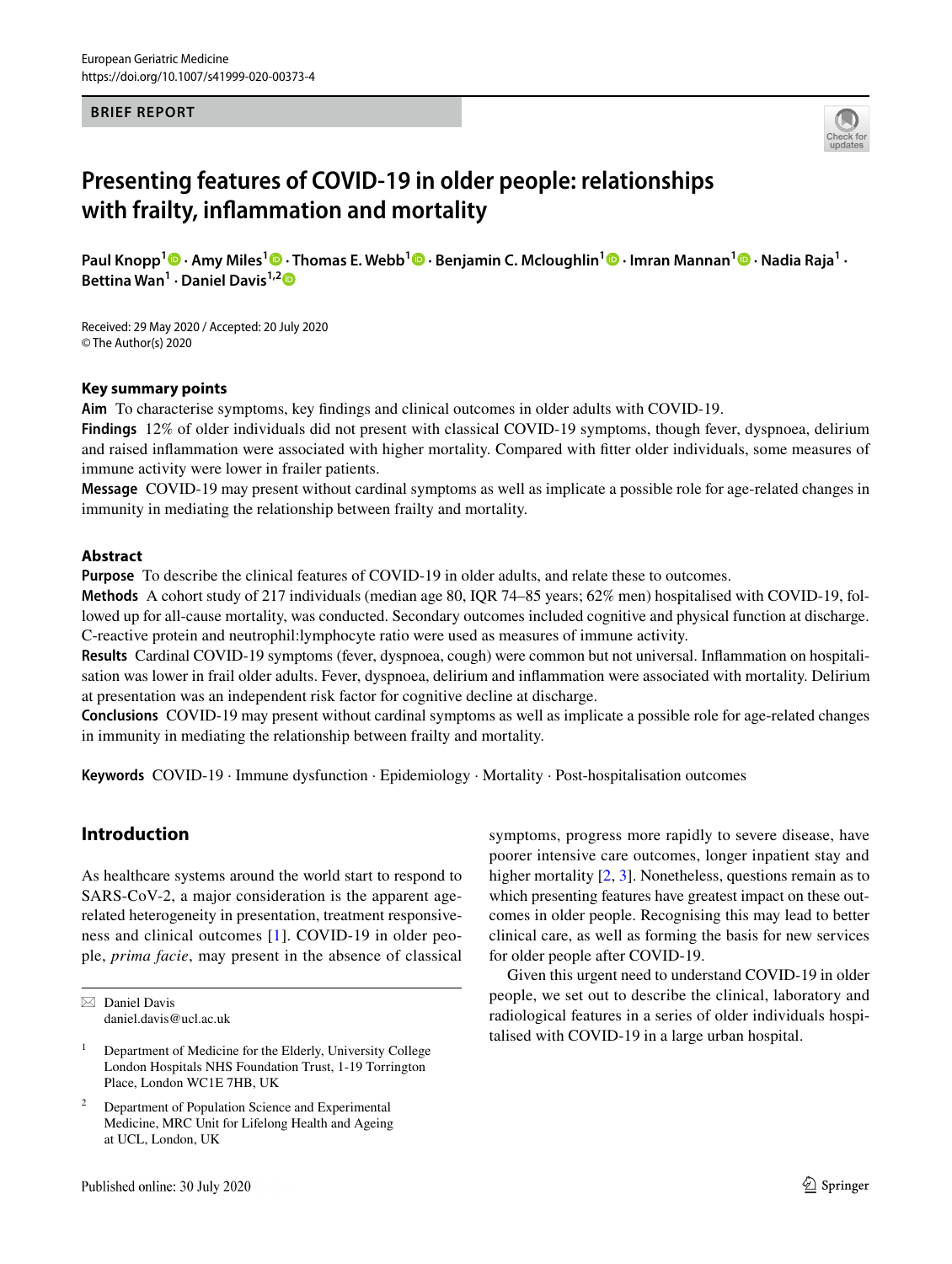# **Methods**

## **Study design and participants**

As previously described, we undertook a prospective cohort study of patients aged $\geq$  70 years admitted to University College Hospital diagnosed with COVID-19 up until 23rd April 2020 [[4\]](#page-4-3). Patients were included if they tested positive for SARS-CoV-2 on reverse-transcriptase polymerase chain reaction from a combined oropharyngeal and nasal swab. We also included swab-negative participants with a clinical diagnosis of COVID-19 on review of clinical, laboratory and radiological fndings by a specialist infectious diseases team.

## **Outcome**

Primary outcome was all-cause mortality recorded during admission or if occurring after discharge updated from NHS Spine, a collection of local and national demographic databases. Vital status was followed up until 13th May 2020. Secondary outcomes included any decreased cognitive or physical function at discharge.

## **Clinical measures**

We recorded demographic data on age, sex and ethnicity. Presenting features included fever, cough, dyspnoea, and gastrointestinal symptoms, along with any geriatric syndromes: delirium, reduced mobility, and falls. The Clinical Frailty Scale (CFS) was used to quantify frailty, with scores assigned by specialist geriatricians. We measured C-reactive protein (CRP) and neutrophil:lymphocyte ratios as indicators of immune activity and noted the presence of any radiological abnormalities reported by specialist radiologists.

## **Ethics approvals**

These analyses were conducted as part of a service evaluation project and individual consent was not necessary as determined by the NHS Health Research Authority (HRA), the regulatory body for medical research for England, UK. The HRA has the Research Ethics Service as one of its core functions and they determined the project was exempt from the need to obtain approval from an NHS Research Ethics Committee [[5\]](#page-4-4).

#### **Statistical analyses**

We regarded the presenting features as being present or absent. We examined distributions of CRP and neutrophil:lymphocyte ratios at graded levels of frailty (CFS

1–3; CFS 4–6; CFS 7–9), with diferences in median values assessed using the Kruskal–Wallis test. We estimated associations between presenting clinical, laboratory or radiological features with mortality in a series of univariable and multivariable Cox proportional hazards models. To estimate associations with increased rehabilitation needs (cognitive and/or physical), we used logistic regression. Post-estimation procedures included Schoenfeld residuals and Hosmer–Lemeshow tests for heteroskedasticity. Stata 14.1 (StataCorp, Texas, USA) was used for all analyses.

# **Results**

We identified 217 individuals aged  $\geq$  70 years hospitalised with COVID-19. Median age of patients was 80 years (range 70–99 years), 62% were male and a range of pre-morbid frailty was identifed (Table [1](#page-1-0)). The majority of patients had no formal package of community care (*n*=154, 71%) and eight patients (4%) were admitted from residential care homes. 72 individuals (33%) were living with defnite or probable dementia (Table [1\)](#page-1-0).

<span id="page-1-0"></span>**Table 1** Characteristics and presenting symptoms of older adults  $(\geq 70 \text{ years})$  with COVID-19 admitted to hospital

| Clinical features               | COVID-<br>19 cohort<br>$(n=217)$ |  |
|---------------------------------|----------------------------------|--|
| Age (mean, SD)                  | 80(6.8)                          |  |
| Male                            | 134 (62%)                        |  |
| Clinical Frailty Scale tertiles |                                  |  |
| $1 - 3$                         | 68 (31%)                         |  |
| $4 - 6$                         | 98 (45%)                         |  |
| $7 - 9$                         | 49 (23%)                         |  |
| Package of care                 |                                  |  |
| None                            | 154 (71%)                        |  |
| Weekly                          | $1(0.5\%)$                       |  |
| Once daily                      | 6(2.8%)                          |  |
| Twice daily                     | $14(6.5\%)$                      |  |
| Three times daily               | $9(4.2\%)$                       |  |
| Four times daily                | 17(7.8%)                         |  |
| 24 h care                       | $16(7.4\%)$                      |  |
| Care home resident              | 8(4%)                            |  |
| Dementia                        | 72 (33%)                         |  |
| Presenting symptoms             |                                  |  |
| Fever                           | 157 (72%)                        |  |
| Dyspnoea                        | 143 (66%)                        |  |
| Cough                           | 130 (60%)                        |  |
| Gastrointestinal disturbance    | 7(3%)                            |  |
| Fall                            | 60(28%)                          |  |
| Reduced mobility                | 97 (45%)                         |  |
| Delirium                        | 64 (29%)                         |  |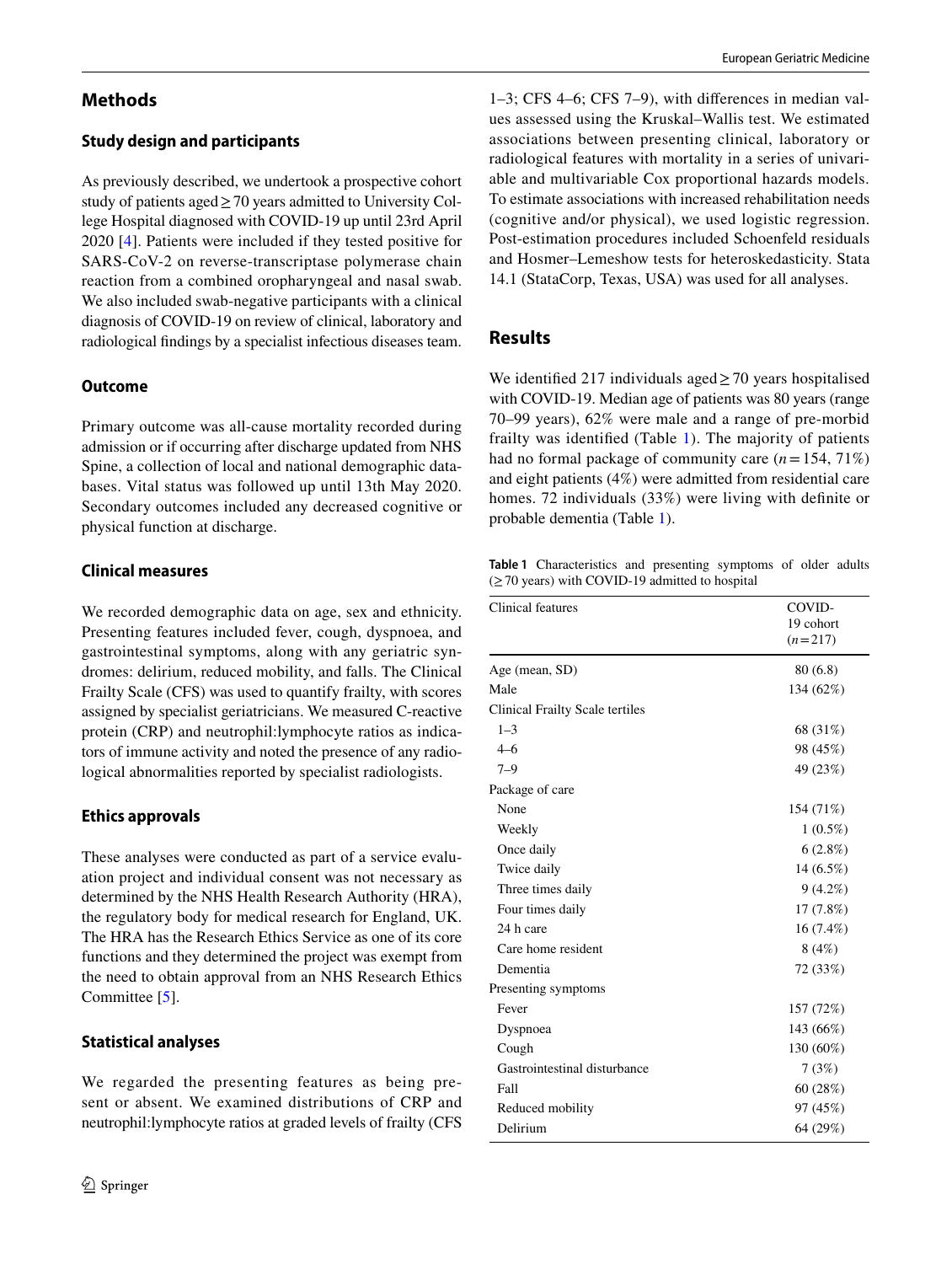On admission, symptoms of fever, dyspnoea and cough were common (*n*=157, 72%; n=143, 66%; *n*=130, 60% respectively) (Table [1](#page-1-0)). Symptoms of gastrointestinal disturbance were less frequent  $(n=7, 3\%)$ . Some individuals were admitted without any of these cardinal COVID-19 symptoms  $(n=25, 12\%)$ , instead presenting with one or more frailty syndrome (reduced mobility, falls or delirium). Figure [1](#page-2-0) details the combinations of presenting symptoms observed in our sample, with cardinal and frailty symptoms given separately.

The CRP range was 0–480 mg/L (median 92, IQR 30–172 mg/L). Neutrophils and lymphocytes ranged from  $0.05-36 \times 10^9$ /L (median 6.1, IQR 4.2-8.6  $\times 10^9$ /L) ti  $0.07-8.0 \times 10^9$ /L (median 0.9, IQR 0.6-1.5  $\times 10^9$ /L), respectively. With higher CFS scores, there were decreases in CRP ( $p < 0.01$ ) and neutrophil:lymphocyte ratio ( $p = 0.05$ ) (Table [2](#page-2-1) and Fig. [2\)](#page-2-2).

The contribution of demographic data, clinical presentation and inflammatory markers on admission to mortality was assessed in univariable and multivariable

<span id="page-2-0"></span>

<span id="page-2-1"></span>**Table 2** Distribution of C-reactive protein (CRP) and neutrophil:lymphocyte ratio in mild (Clinical Frailty Scale 1–3), moderate (Clinical Frailty Scale 4–6) and severely frail (Clinical Frailty Scale 7–9) older COVID-19 patients

|                                      | $CFS$ 1-3       | CFS 4–6        | $CFS$ 7-9      |           |
|--------------------------------------|-----------------|----------------|----------------|-----------|
| $CRP$ , mg/L (median, IQR)           | $120(65-250)$   | $69(23-169)$   | $65(17-119)$   | ${<}0.01$ |
| Neutrophil: lymphocyte (median, IQR) | $7.2(4.6-17.1)$ | $6.3(3.4-9.9)$ | $5.9(2.9-9.2)$ | 0.05      |

<span id="page-2-2"></span>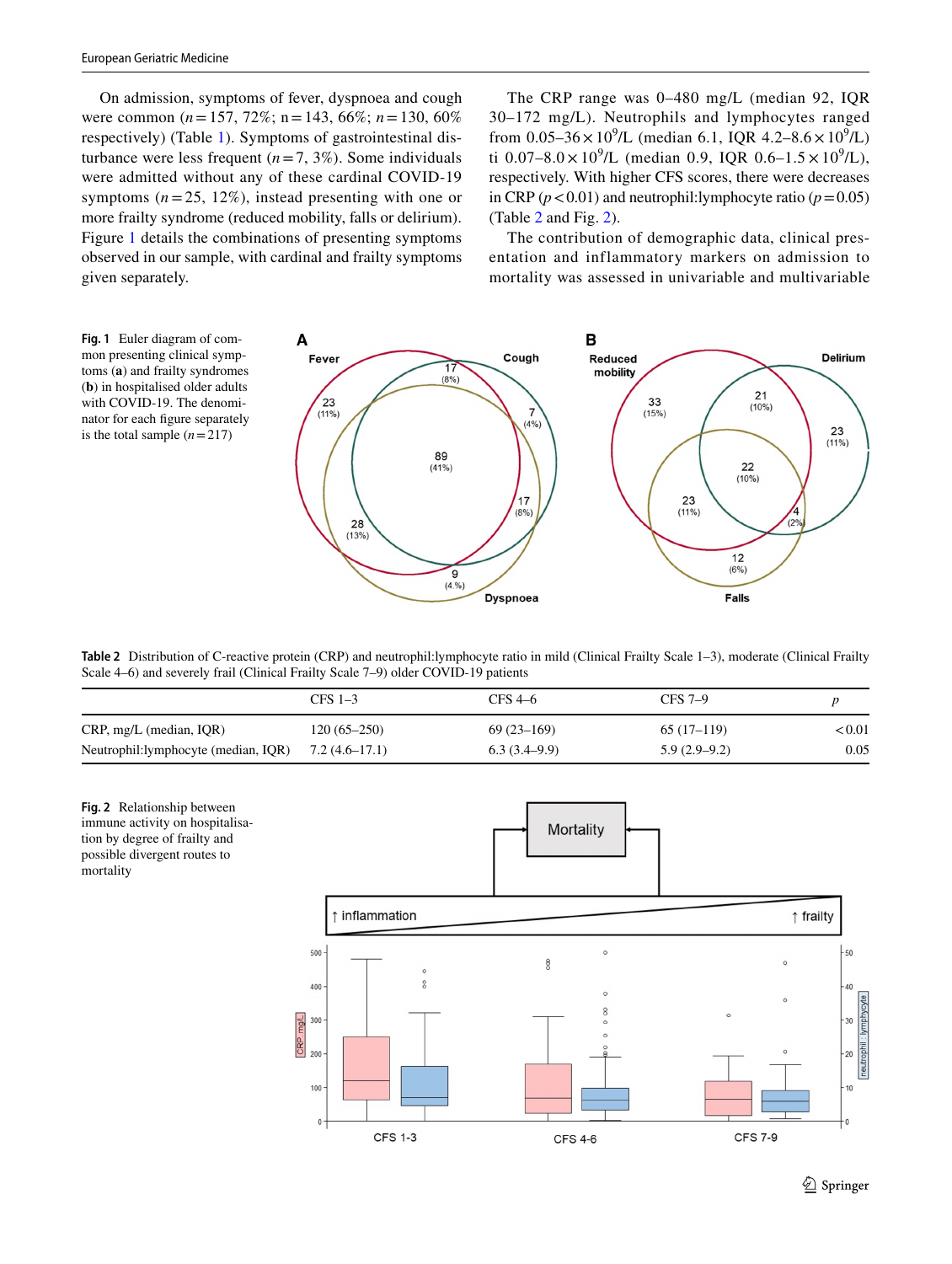models (Table [3](#page-3-0)). There was an age-related increase in mortality (HR 1.1, 95% CI 1.0–1.1,  $p < 0.01$ ), but neither sex nor frailty was associated with mortality (Table [3](#page-3-0)). Of classical COVID-19 symptoms, fever (HR 1.97, 95% CI 1.4–3.4,  $p = 0.02$ ) or dyspnoea (multivariable HR 2.0, 95% CI 1.2–3.3, *p* = 0.01) at presentation was associated with increased mortality. For frailty syndromes, delirium was associated with mortality (HR 1.9, 95% CI 1.2–3.0, *p* < 0.01) (Table [3\)](#page-3-0). With rising CRP or higher neutrophil:lymphocyte ratio, there was a corresponding increase in likelihood of death (Table [3](#page-3-0)).

High dependency unit level care and progression to non-invasive ventilation (NIV) or intubation demonstrated higher age–sex–frailty adjusted mortality (HR 3.5, 95% CI, 2.3–5.6, *p* < 0.01).

In terms of increased rehabilitation needs (evidence of cognitive or physical decline at discharge), only delirium was associated with new or worsening of cognitive impairment in models adjusted for age, sex, dementia and premorbid frailty (OR 44, 95% CI 7.4–260). No other admission parameters were associated with cognitive decline or physical decline at discharge, including premorbid dementia.

## **Discussion**

We described the clinical characteristics and outcomes of older adults admitted to a large London hospital in the frst 100 days of the UK COVID-19 outbreak. Frailty syndromes were common presentations, sometimes in the absence of classical COVID-19 symptoms. Some presenting features, fever, dyspnoea, or delirium, but not frailty, were associated with increased mortality. However, frailty was associated with a lower degree of infammation on admission. Taken together, these results quantify the degree to which COVID-19 may present without cardinal symptoms as well as implicate a possible role for age-related changes in immunity (immunosenescence) in mediating the relationship between frailty and mortality.

Our fndings should be treated with caution. Our data come from a single site in an urban population in the context of the UK National Health Service (NHS) undergoing restructuring to prepare for the COVID-19 pandemic, limiting generalisation to diferent healthcare systems. In particular, the need for 'further rehabilitation on discharge' will be specifc to the local interface between secondary and community care. Furthermore, as a hospitalised cohort, clinical features and their relation to outcome might vary in population samples. There was only one individual with CFS score of 9 included in the group 'CFS 7–9', though the continuum

Univariable models Multivariable model HR 95% CI *p* HR 95% CI *p* Age 1.03  $(1.01-1.06)$  0.02 1.06  $(1.03-1.09)$  <0.01 Sex 1.25 (0.84–1.86) 0.26 1.22 (0.80–1.87) 0.36 CFS 1.02 (0.93–1.12) 0.71 Cough 1.45 (0.98–2.15) 0.07 1.17 (0.75–1.84) 0.49 Fever 1.75 (1.09–2.82) 0.02 1.97 (1.14–3.41) 0.02 Dyspnoea 2.14 (1.37–3.35) <0.01 1.96 (1.16–3.29) 0.01 Gastrointestinal 0.43 (0.11–1.74) 0.24 0.45 (0.11–1.91) 0.28 Imaging abnormalities 1.55 (1.08–2.22) 0.02 1.23 (0.81–1.86) 0.33 Falls 0.91 (0.59–1.4) 0.68 0.89 (0.55–1.44) 0.64 Reduced mobility 1.1 (0.76–1.6) 0.61 0.75 (0.47–1.2) 0.23 Delirium 1.28 (0.87–1.88) 0.21 1.91 (1.2–3.04) <0.01  $CRP$  (quartiles)  $< 0.01$   $< 0.01$  2 1.3 (0.73–2.31) 0.38 1.56 (0.81–3) 0.18 3 1.88 (1.07–3.3) 0.03 2.52 (1.29–4.94) <0.01 4 2.37 (1.38–4.06) <0.01 3.03 (1.6–5.74) 0.01 Neurotophil: lymphocytes (quartiles) 0.13 0.04 2 0.98 (0.58–1.68) 0.96 0.86 (0.47–1.59) 0.64 3 0.82 (0.48–1.42) 0.49 0.54 (0.29–1) 0.05 4 1.52 (0.92–2.51) 0.1 1.23 (0.67–2.25) 0.5

*HR* hazard ratio; *CI* confdence interval; *CFS* Clinical Frailty Scale; *CRP* C-reactive protein

<span id="page-3-0"></span>**Table 3** Univariable and multivariable analyses estimating the association of presenting features on mortality in older patients with COVID-19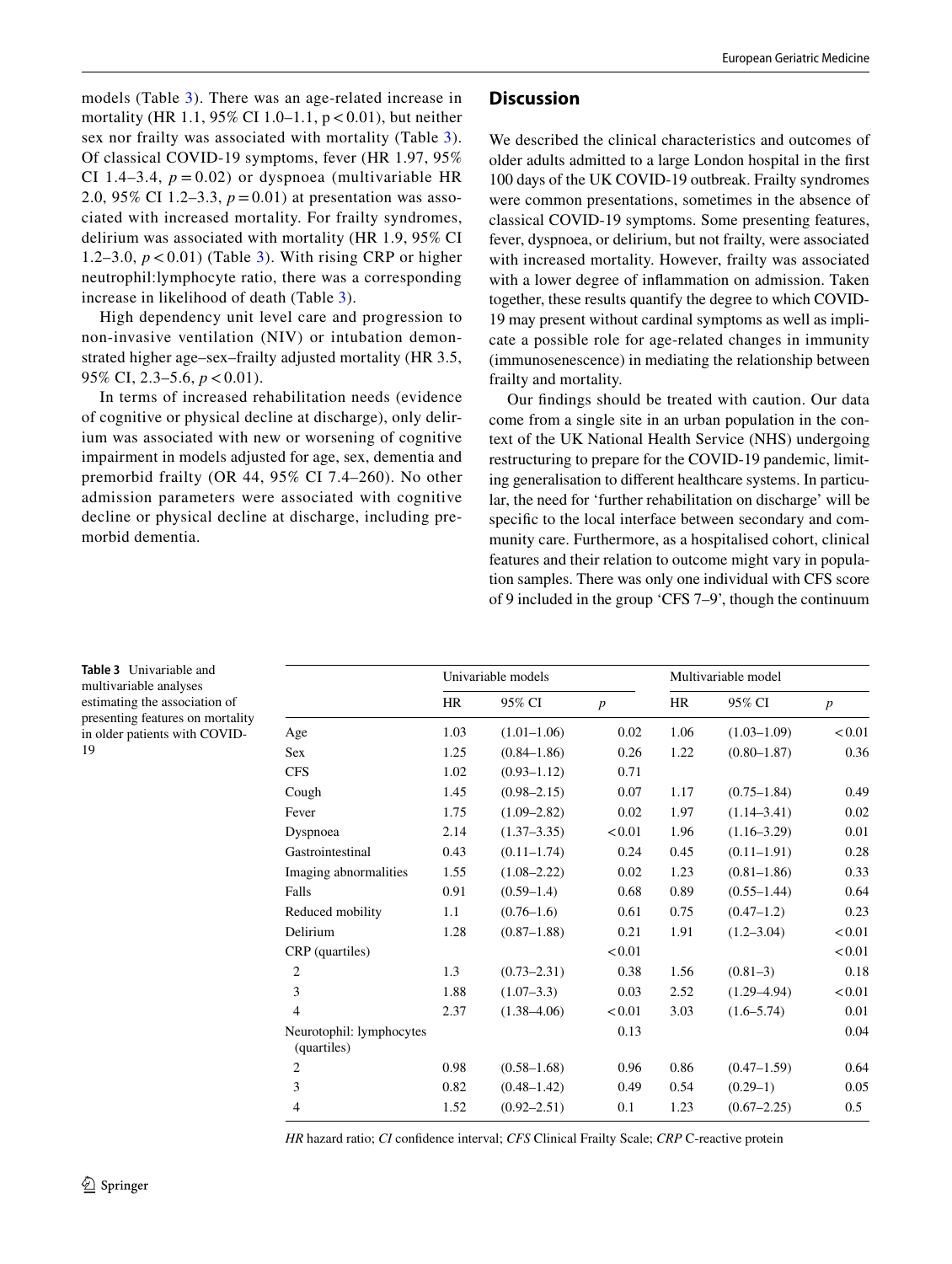of frailty is more properly considered as ranging from 1 to 8. Our measures of immune activity were derived from routinely available laboratory tests on presentation to acute care, and can only tangentially taken to be markers of immunosenescence. Nonetheless, we had the advantage of specialist geriatrician review of all electronic patient records, which allowed us to ascertain outcomes in near real time.

The prevalence of cardinal symptoms appear to be similar in older and younger patients, though delirium is more common here than in ISARIC where around 25% presented with 'confusion'. Our data indicate that fever and dyspnoea may be important prognostic signs. The clinical signifcance of delirium has been observed in other COVID-19 cohorts, including from our own hospital  $[6, 7]$  $[6, 7]$  $[6, 7]$  $[6, 7]$  $[6, 7]$ . However, the inverse relationship between CRP on admission and frailty has not previously been noted in COVID-19.

These fndings add to the growing descriptive data characterising COVID-19 presentations in older adults [[8,](#page-4-7) [9\]](#page-5-0) and may help inform prognosis at the point of hospital admission. Overt infammatory activation has been implicated in COVID-19 pathogenesis [[10–](#page-5-1)[13\]](#page-5-2), but it is not clear the extent to which this might operate in older adults living with frailty. Frailty and chronic infammation are linked to immunosenescence and may infuence response to infection and subsequent immunity  $[14–16]$  $[14–16]$  $[14–16]$  $[14–16]$ . Our finding of lower levels of infammation in frail patients indirectly supports the possibility that background frailty and immunosenescence could constrain the acute infammation evident in COVID-19 (Fig. [2](#page-2-2)). Whether this accounts for the apparent excess mortality in ftter patients remains speculative [[4](#page-4-3)], though, if borne out by further research, has implications for future therapeutic and vaccine strategies.

COVID-19 disproportionately afects older people, warranting a co-ordinated global response. Even in this early stage of understanding the disease, biological complexities that come with ageing are particularly apparent in this population. This then becomes an opportunity, indeed a responsibility, for professionals with expertise in clinical and research practice in older people to intensify their efforts on COVID-19.

**Author contributions** PK, AM, TW, NR, IM, and BM collected the primary data. DD undertook the statistical analyses and both BW and DD had oversight of the project. PK drafted the frst version of the manuscript. All authors contributed to revision and intellectual content of the fnal submission.

**Funding** Daniel Davis is funded through a Wellcome Intermediate Clinical Fellowship (WT107467).

**Data availability** On request.

**Code availability** On request.

#### **Compliance with ethical standards**

**Conflict of interest** The authors declare that they have no confict of interest.

**Ethical approval** The HRA has the Research Ethics Service as one of its core functions and they determined the project was exempt from the need to obtain approval from an NHS Research Ethics Committee. [https://www.hra.nhs.uk/about-us/committees-and-services/res-and](https://www.hra.nhs.uk/about-us/committees-and-services/res-and-recs/)[recs/](https://www.hra.nhs.uk/about-us/committees-and-services/res-and-recs/).

**Informed consent** These analyses were conducted as part of a service evaluation project and individual consent was not necessary as determined by the NHS Health Research Authority (HRA), the regulatory body for medical research for England, UK.

**Open Access** This article is licensed under a Creative Commons Attribution 4.0 International License, which permits use, sharing, adaptation, distribution and reproduction in any medium or format, as long as you give appropriate credit to the original author(s) and the source, provide a link to the Creative Commons licence, and indicate if changes were made. The images or other third party material in this article are included in the article's Creative Commons licence, unless indicated otherwise in a credit line to the material. If material is not included in the article's Creative Commons licence and your intended use is not permitted by statutory regulation or exceeds the permitted use, you will need to obtain permission directly from the copyright holder. To view a copy of this licence, visit<http://creativecommons.org/licenses/by/4.0/>.

#### **References**

- <span id="page-4-0"></span>1. Lloyd-Sherlock P, Ebrahim S, Gefen L, McKee M (2020) Bearing the brunt of covid-19: older people in low and middle income countries. BMJ 368:m1052.<https://doi.org/10.1136/bmj.m1052>
- <span id="page-4-1"></span>2. Wu Z, McGoogan JM (2019) Characteristics of and important lessons from the Coronavirus Disease 2019 (COVID-19) outbreak in China: summary of a report of 72314 cases from the Chinese Center for Disease Control and Prevention. JAMA. [https://doi.](https://doi.org/10.1001/jama.2020.2648) [org/10.1001/jama.2020.2648A](https://doi.org/10.1001/jama.2020.2648)ccessed 25 July 2020
- <span id="page-4-2"></span>3. Sun P, Qie S, Liu Z, Ren J, Li K, Xi J (2020) Clinical characteristics of hospitalized patients with SARS-CoV-2 infection: a single arm meta-analysis. J Med Virol. [https://doi.org/10.1002/](https://doi.org/10.1002/jmv.25735) [jmv.25735](https://doi.org/10.1002/jmv.25735)
- <span id="page-4-3"></span>4. Miles A, Webb T, Mcloughlin B, Mannan I, Rather A, Knopp P, Davis D (2020) Outcomes from COVID-19 across the range of frailty: excess mortality in ftter older people. Eur Geriatr Med. <https://doi.org/10.1007/s41999-020-00354-7>
- <span id="page-4-4"></span>5. [www.hra.nhs.uk/about-us/committees-and-services/res-and-recs.](http://www.hra.nhs.uk/about-us/committees-and-services/res-and-recs) Accessed 25 July 2020
- <span id="page-4-5"></span>Docherty AB, Harrison EM, Green CA, Hardwick HE, Pius R, Norman L et al (2020) Features of 20 133 UK patients in hospital with covid-19 using the ISARIC WHO Clinical Characterisation Protocol: prospective observational cohort study. BMJ 369:m1985.<https://doi.org/10.1136/bmj.m1985>
- <span id="page-4-6"></span>7. Mcloughlin BC, Miles A, Webb T, Knopp P, Eyres C, Fabbri A et al (2020) Functional and cognitive outcomes after COVID-19 delirium. Eur Geriatr Med. [https://doi.org/10.1007/s41999-020-](https://doi.org/10.1007/s41999-020-00353-8) [00353-8](https://doi.org/10.1007/s41999-020-00353-8)
- <span id="page-4-7"></span>8. Liu K, Chen Y, Lin R, Han K (2020) Clinical features of COVID-19 in elderly patients: a comparison with young and middle-aged